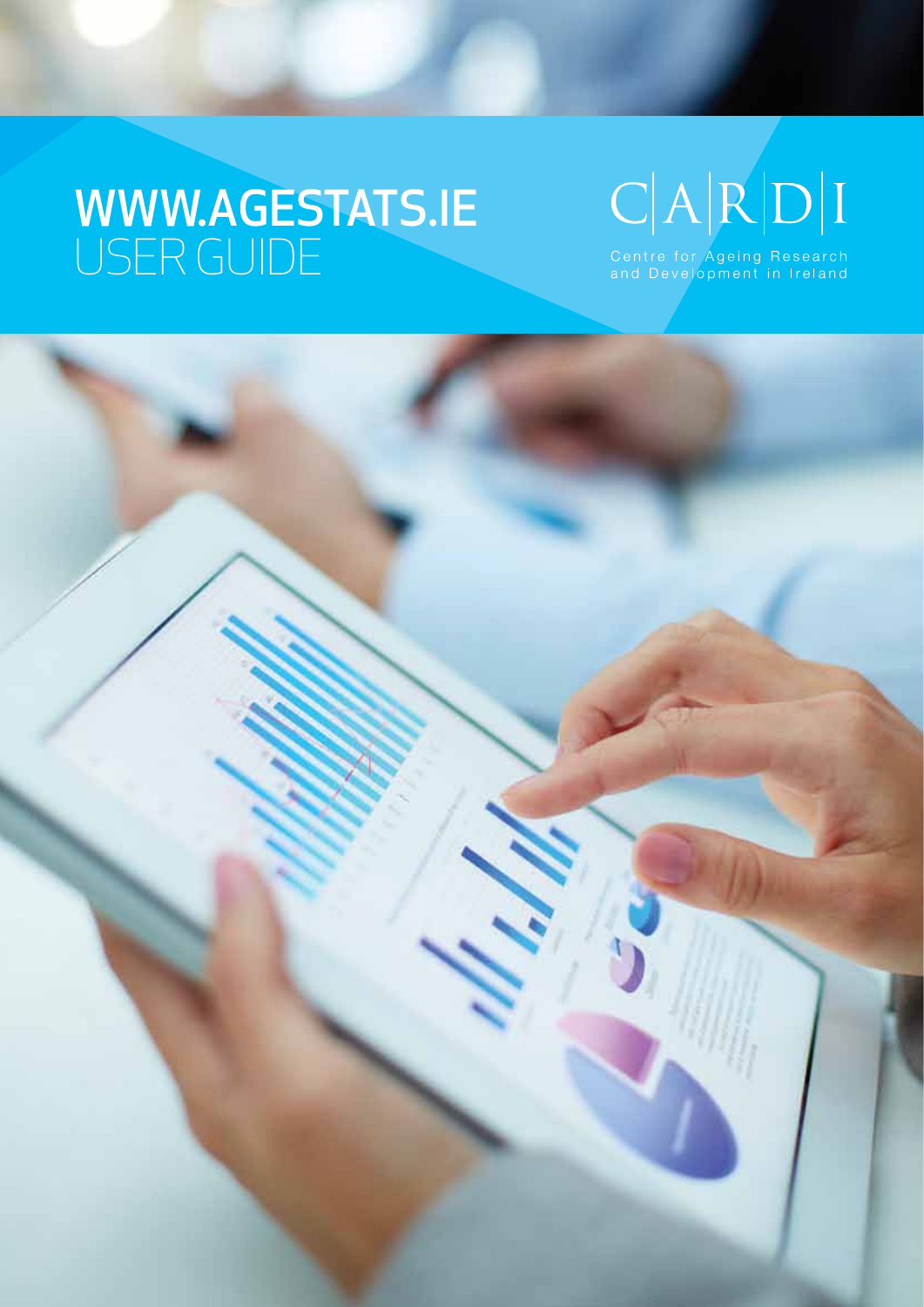#### **Acknowledgements**

This research forms part of a programme of independent research commissioned by Office of the First Minister and Deputy First Minister OFMDFM to inform the policy development process and consequently the views expressed and conclusions drawn are those of the author and not necessarily those of OFMDFM.

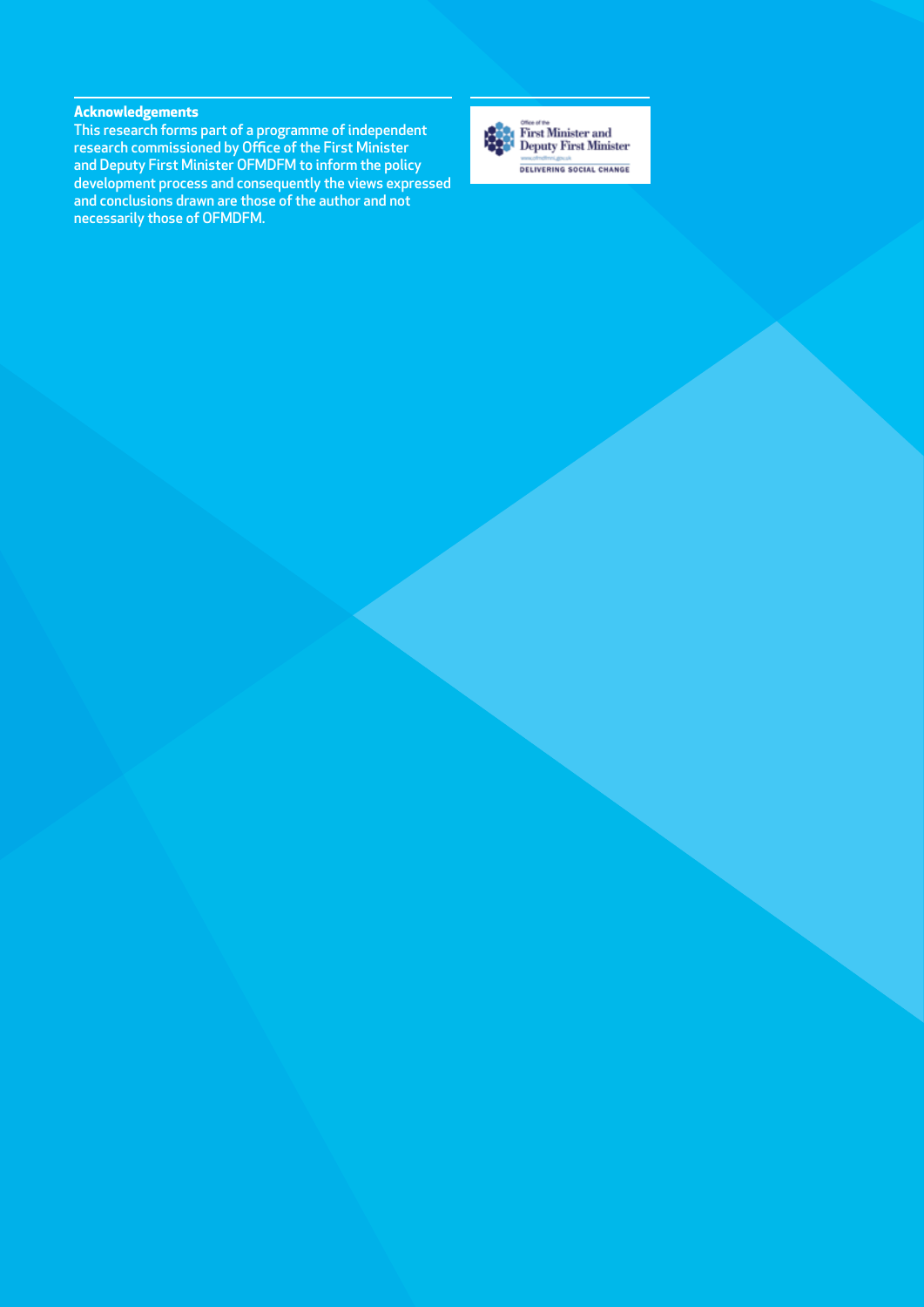## **CONTENTS**

| Acknowledgements                   | 2              |
|------------------------------------|----------------|
| Introduction                       | $\overline{4}$ |
| About                              | 5              |
| The "Overview"                     | 5              |
| Quick Search                       | 7              |
| Results databases                  | 8              |
| Advanced Search                    | 9              |
| Multiple theme search              | 10             |
| Appendix Background to agestats.ie | 12             |
|                                    |                |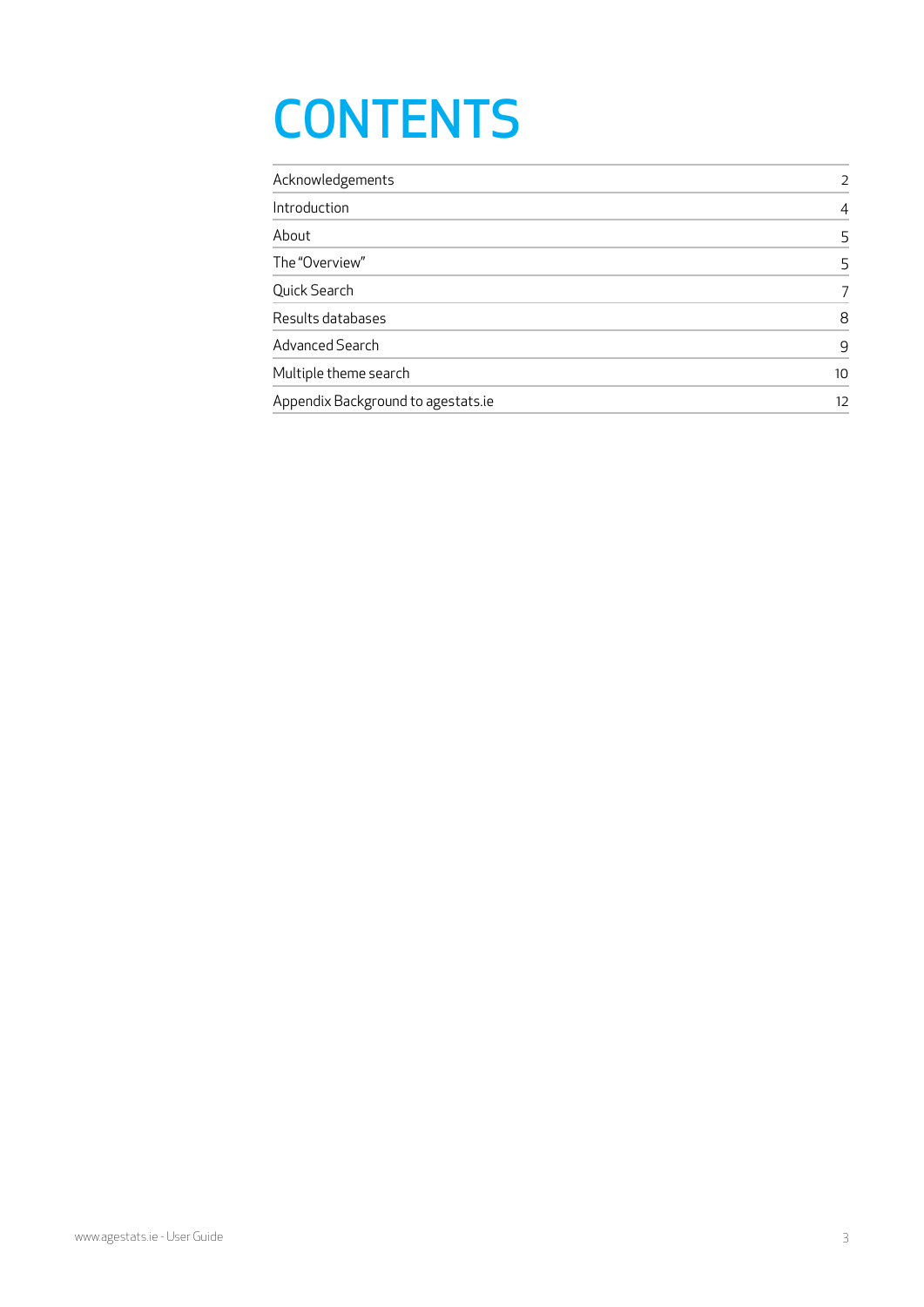## INTRODUCTION

#### This user guide provides a simple guide to the features of *www.agestats.ie*, a cross walk of ageing surveys across the island of Ireland.

This user guide provides a simple guide to the features of *www.agestats.ie*, a cross walk of ageing surveys across the island of Ireland.

CARDI has created *www.agestats.ie* to support anyone undertaking research on ageing and older people in Ireland, North and South. If you are exploring specific themes or topics, it can point you to the sources with the data you need. The website provides a summary of 31 selected surveys, organised into nine themes:

| <b>Themes</b>          |                                                       |                                |
|------------------------|-------------------------------------------------------|--------------------------------|
| Demographics           | Employment and work                                   | Living environment             |
| Economic and material  | Family, social networks,<br>support and participation | Political and civic            |
| Education and training | Health and wellbeing                                  | Values, attitudes and opinions |

While aimed primarily at researchers and statisticians, *www.agestats.ie* is an easy to use tool that policymakers, people in the voluntary and community sector, journalists and others can use to find datasets and individual statistics on ageing topics quickly. It does not require any background or training in research and can provide easy comparison between Northern Ireland and the Republic of Ireland on issues related to ageing and older people.

When you first visit *www.agestats.ie*, the homepage (pictured below) is displayed.

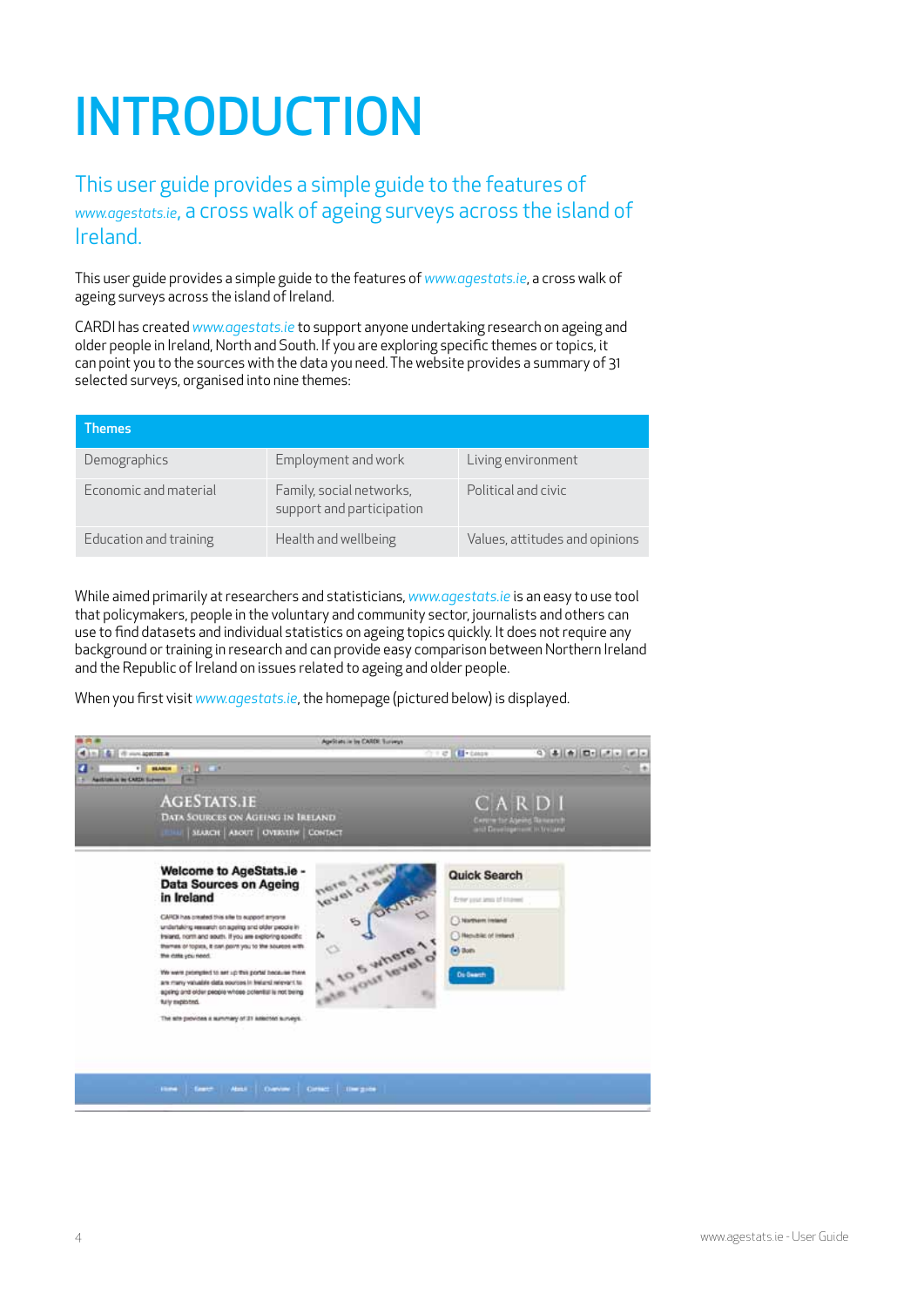## ABOUT

 $\frac{1}{2}$ 

The "About" tab in the homepage leads to an information screen which details the work of CARDI and also presents a complete list of surveys used on *www.agestats.ie*. It also links to an overview and methodology paper. The full list of surveys and rationale for those chosen is available in the appendix to this document.

## THE "OVERVIEW"

The "Overview" tab presents a complete list of the nine themes across all of the surveys. Under each theme is a list of data accompanying that theme, and a classification as to whether or not there is data available for both the Republic of Ireland and Northern Ireland. So for example under the "Health & wellbeing" theme, we can see that home help / home care data is available for both jurisdictions, while day centre services data are Republic of Ireland only. Some data are not available in either jurisdiction – see the sample list below.

|                              |                                                                                                                                                             | Aprilats in by CAIDI: Sirveys                                                                                                                 |                         |
|------------------------------|-------------------------------------------------------------------------------------------------------------------------------------------------------------|-----------------------------------------------------------------------------------------------------------------------------------------------|-------------------------|
|                              | in it & it of you appear a blue on                                                                                                                          | The College                                                                                                                                   | 9.14.6.01.01.01.01.01.0 |
|                              | MARCH 1997 LETT<br>$+31$                                                                                                                                    |                                                                                                                                               |                         |
| Aprilainia la CARIN Surveye. | m                                                                                                                                                           |                                                                                                                                               |                         |
|                              | - health and wellbeing                                                                                                                                      |                                                                                                                                               |                         |
|                              | Activities of stally living (ADLs)                                                                                                                          |                                                                                                                                               |                         |
|                              | . Assisted carrying out IADLs - Junstitztion: Both                                                                                                          |                                                                                                                                               |                         |
|                              | . Assisted carrying out PADLs - Junisdiction: Both                                                                                                          |                                                                                                                                               |                         |
|                              |                                                                                                                                                             | . Efficultes nerying out instrumental activities of dary living BADLIS (include creating, cooking, rist.) - Jurisdiction: Both                |                         |
|                              |                                                                                                                                                             | . Difficultes carrying out personal activities of daily tiving (PADLS) (Include washing, creasing, brushing teem, etc.) - Juniciation in Com- |                         |
|                              | . Batisfaction with ability to carry out ADLs - Jurisdiction; that only                                                                                     |                                                                                                                                               |                         |
|                              | . Sourcess of assistance in carrying out MDLs - Junisdiction: Both                                                                                          |                                                                                                                                               |                         |
|                              | . Sourcela) of assistance in carrying out PADLs - Jurisdiction: Both                                                                                        |                                                                                                                                               |                         |
|                              | . Whether care reads assesses by social services - Jurisdiction: Neither<br>. Whather receive direct payments from social services - Jurisdiction. Ni crity |                                                                                                                                               |                         |
|                              | . Whather relatives involved in decisions about oare-Justiciotion: Nether                                                                                   |                                                                                                                                               |                         |
|                              | . Whether respondents involved in decisions apput their care - Junsdiction: Netther                                                                         |                                                                                                                                               |                         |
|                              | . Whether you or family pay for this IAOL help - Jurisdiction: Netther                                                                                      |                                                                                                                                               |                         |
|                              | . Whether you or family pay for this FADI, help - Junadiction: Rollorsy                                                                                     |                                                                                                                                               |                         |
|                              | Alternative health care                                                                                                                                     |                                                                                                                                               |                         |
|                              |                                                                                                                                                             | . Use of alternative/contribution/enactibities and acupulated in temporals, patengers, referring that 12 months) - Annibirium Both            |                         |
|                              | Assistive technology and Telecare                                                                                                                           |                                                                                                                                               |                         |
|                              | . Type of constive technology - Jurisdiction: Notter                                                                                                        |                                                                                                                                               |                         |
|                              | . Type of fewcare - Jurisdiction; Netther                                                                                                                   |                                                                                                                                               |                         |
|                              | . Lise of assortive technology - Jurisdiction: Neither                                                                                                      |                                                                                                                                               |                         |
|                              | . Lise of telecare - Juriscichon; Nelther-                                                                                                                  |                                                                                                                                               |                         |
|                              | Behavioural health                                                                                                                                          |                                                                                                                                               |                         |
|                              | Eneathing                                                                                                                                                   |                                                                                                                                               |                         |
|                              | . Breathing difficulties - Juriadiction: Rol only                                                                                                           |                                                                                                                                               |                         |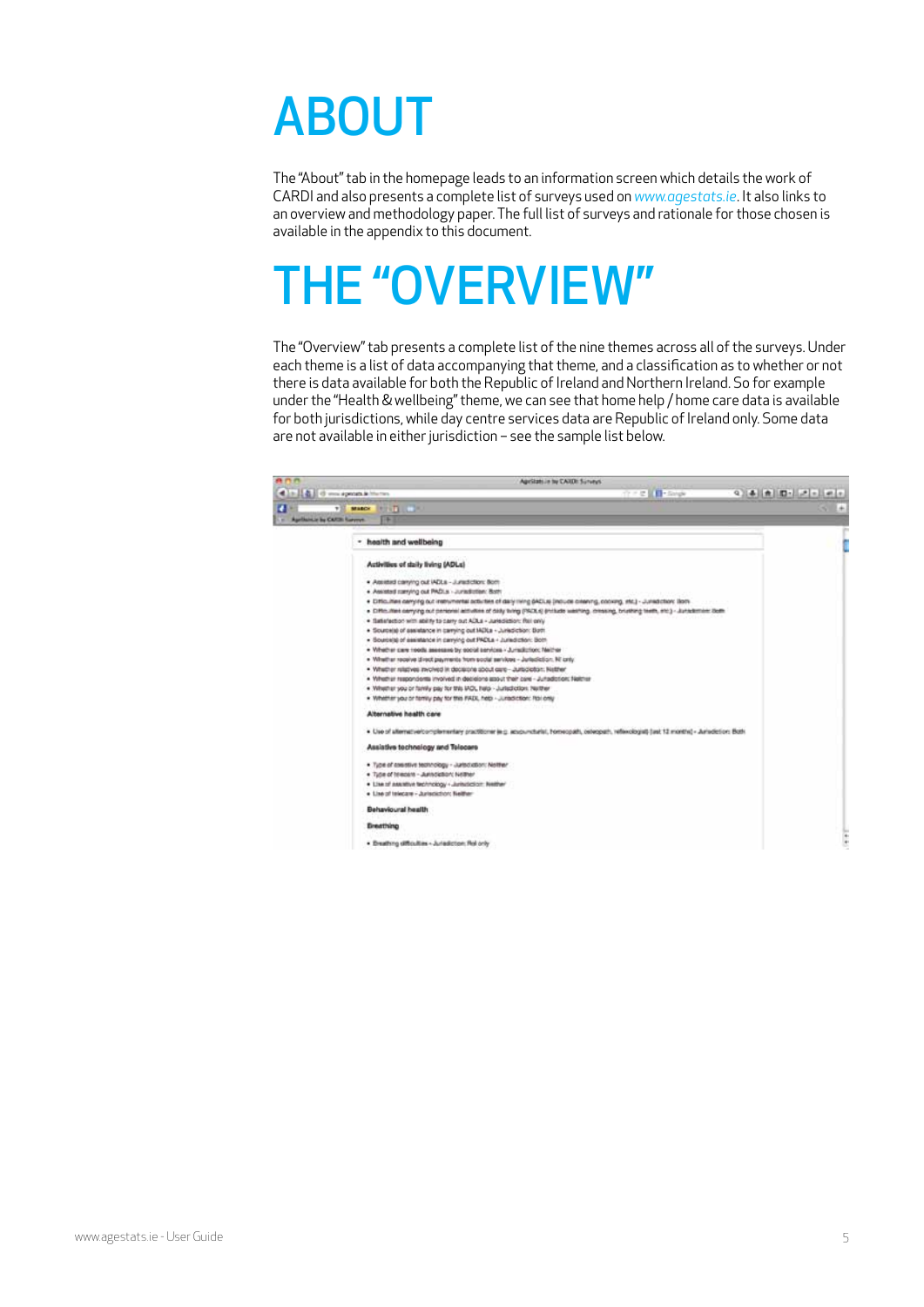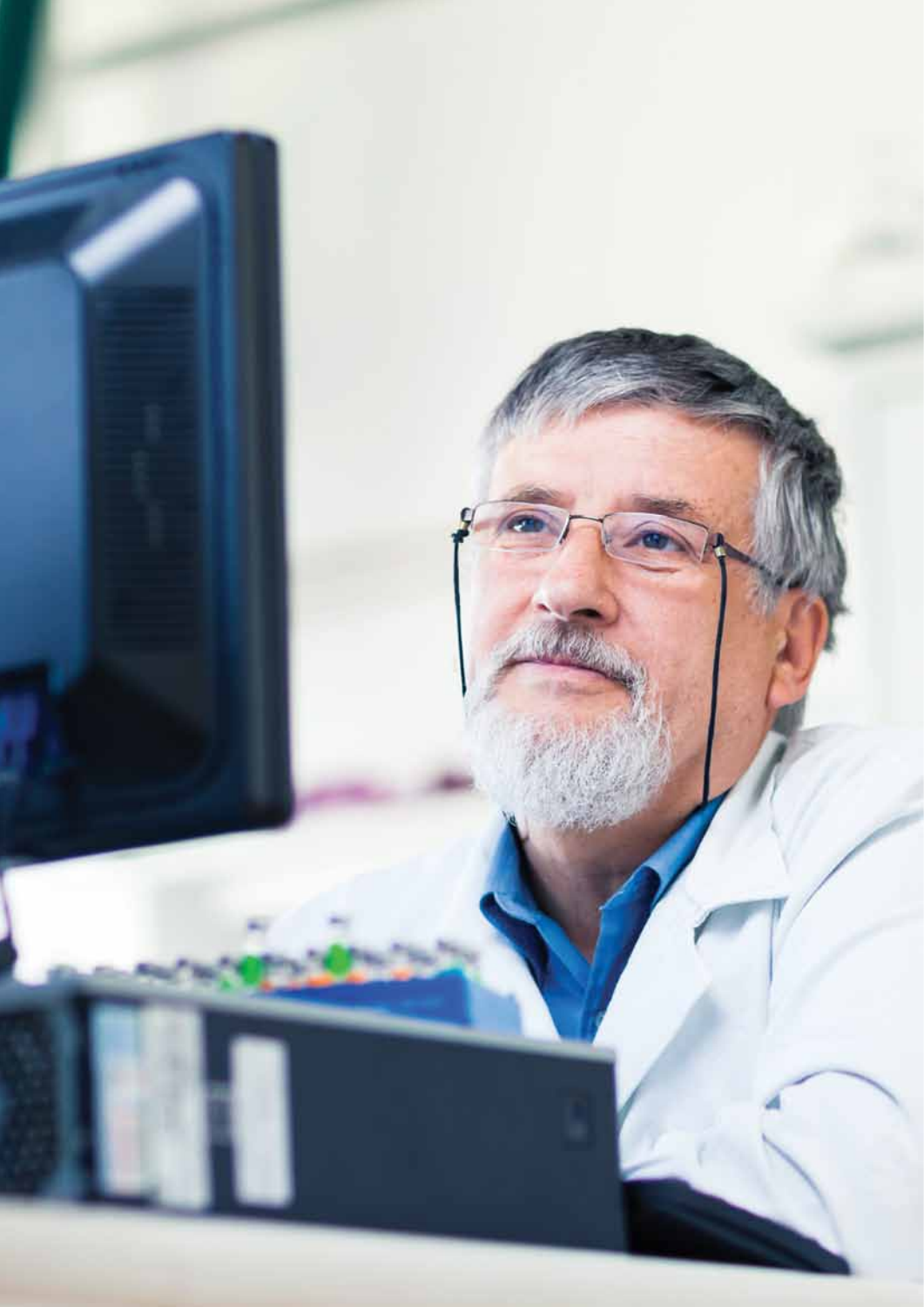## QUICK SEARCH

From the homepage, it is possible to search through the data sources using a quick search by keyword, e.g. poverty, education, health. To do this, enter the keyword in the "Quick search" box, select Northern Ireland or Republic of Ireland or Both and click the "Do search" button.

Using the example of "health", this will bring the user to a search results page as pictured below. For each survey in the search results, several pieces of information are displayed, including the number of surveys carried out, survey dates, the last year the data is publicly available and the jurisdiction.

| Ft Ft<br><b>Alail &amp; I</b> it see memor      |                                                                              | April and in by CARN Tunnels                         | D = C (C) + coom | 9.4.4.0.0.01.0.001 |
|-------------------------------------------------|------------------------------------------------------------------------------|------------------------------------------------------|------------------|--------------------|
| a<br><b>Application by CANDA Terrythin</b><br>٠ | <b>CE MARK (COLD)</b><br><b>STATE</b>                                        |                                                      |                  | l 61               |
|                                                 | <b>Search the CARDI Database Project</b>                                     |                                                      |                  |                    |
|                                                 | <b>Illum your priginal search</b><br>Your Branch has returned 28 statvey(s). | Northern Ireland Health and Social Well-being Survey |                  |                    |
|                                                 | Normers Ireland realth and Goost Well-being Survey (NHAVE)                   |                                                      |                  |                    |
|                                                 | Number of surveys corried out.                                               | 3 (1997, 2001, 2005-06)                              |                  |                    |
|                                                 | Latest year date publicly evaliable                                          | 2335-06                                              |                  |                    |
|                                                 | <b>Burvey dates Satest dates</b>                                             | Firey Points for Fireb 2008.                         |                  |                    |
|                                                 | Type of survey                                                               | <b>Flapested cross-sections:</b>                     |                  |                    |
|                                                 | Country                                                                      | 1d                                                   |                  |                    |
|                                                 | Soons unts                                                                   | <b>Health and Social Services Roards</b>             |                  |                    |
|                                                 | Observation units                                                            | Individuals                                          |                  |                    |
|                                                 |                                                                              | Survey of Health, Ageing and Retirement in Europe    |                  |                    |
|                                                 | Survey of Health, Ageng and Recrement in Europe (SHARE)                      |                                                      |                  |                    |
|                                                 |                                                                              |                                                      |                  |                    |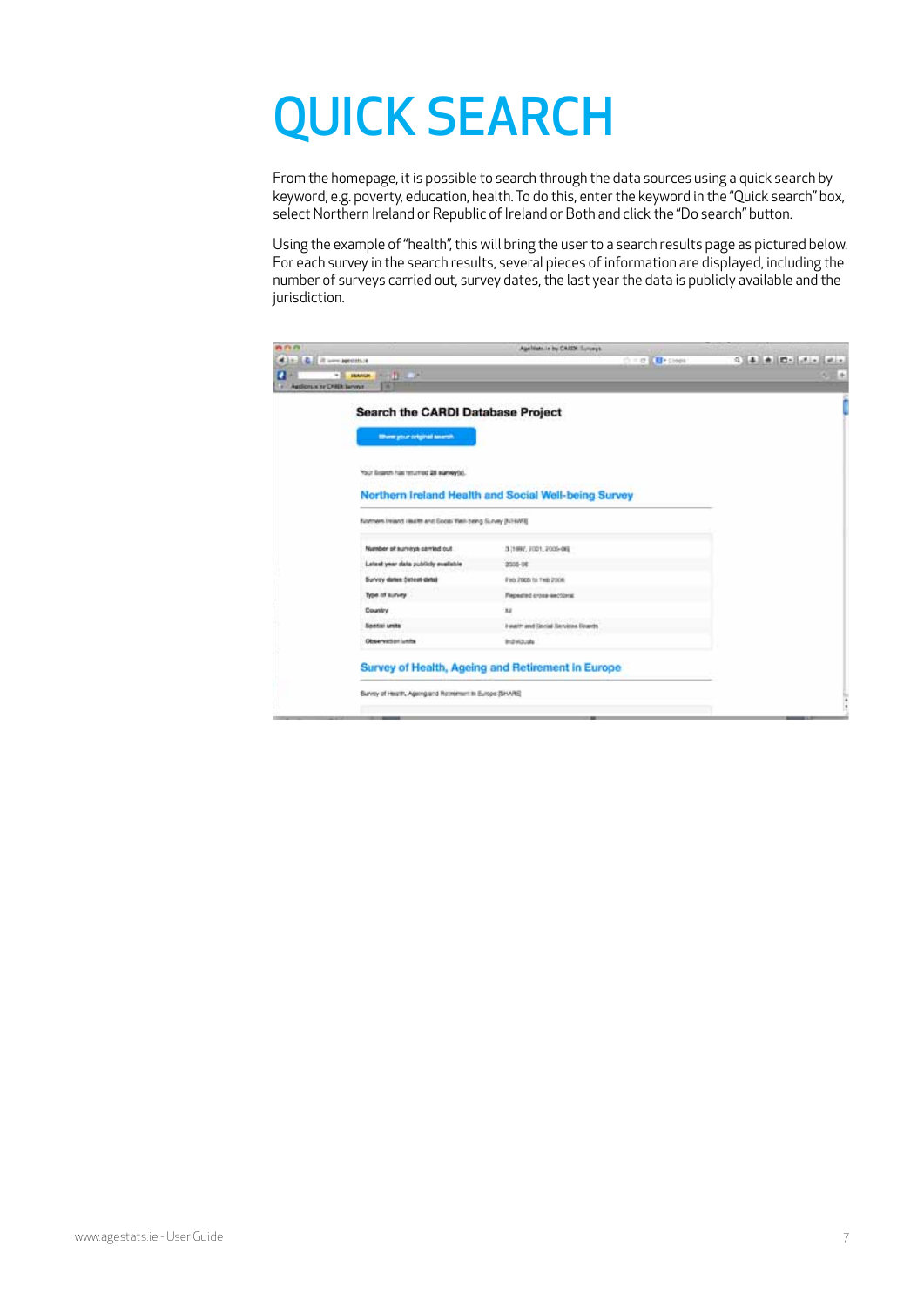## RESULTS DATABASES

The quick search presents a list of all relevant surveys in the database with accompanying information. More details and a link to the original survey data can be obtained by clicking on any of the selected surveys, which will lead to the sample screen below.

This screen presents full information on the survey selected, including the sample size and what themes the survey covers. There is also an external link to the original survey.

| 600<br><b>CELEBRATION AND ADMINISTRATION CONTINUES</b><br><b>Commission of the same in the com-</b><br>œ | Harlington by CAUR Surveys  in T. in  Applicate as CANDR Service  in  .                                    | Apdoints in by EARTH Servers                               | <b>Ciric Ellinonum</b>                                               | $(1)$ $(1)$ $(2)$ $(3)$ $(4)$ $(5)$<br>× |
|----------------------------------------------------------------------------------------------------------|------------------------------------------------------------------------------------------------------------|------------------------------------------------------------|----------------------------------------------------------------------|------------------------------------------|
|                                                                                                          | <b>Family Resources Survey</b><br>Family Resources Survey                                                  |                                                            |                                                                      |                                          |
|                                                                                                          | Number of surveys swrited out<br>Latest year data publicly systemists                                      | 10   Armusty virus 2002)<br>202419                         |                                                                      |                                          |
|                                                                                                          | <b>Buryey dates (lates) data)</b>                                                                          | Apr 2009 - Mar 2010                                        |                                                                      |                                          |
|                                                                                                          | <b>Tops of nurvey</b>                                                                                      | Repeties assertants on                                     |                                                                      |                                          |
|                                                                                                          | <b>Country</b>                                                                                             | OBAA                                                       |                                                                      |                                          |
|                                                                                                          | <b>Soother serves</b>                                                                                      | Country / Covernment Office Regions                        |                                                                      |                                          |
|                                                                                                          | Obeares lies until                                                                                         | <b>Policituals Fartiles/Insurations</b>                    |                                                                      |                                          |
|                                                                                                          | Go Te Survey                                                                                               | Bifasu/Num/endosu/NordLgarte Editios/Pely applichted       |                                                                      |                                          |
|                                                                                                          | Derrome                                                                                                    |                                                            | <b>ALLINGANY</b>                                                     |                                          |
|                                                                                                          | Number of Number                                                                                           |                                                            | $20 + 1$                                                             |                                          |
|                                                                                                          | Number of persons<br>Number of adults                                                                      |                                                            | 4016<br><b>Join</b>                                                  |                                          |
|                                                                                                          | Number of objet parasie                                                                                    |                                                            | 729                                                                  |                                          |
|                                                                                                          | Geographie Pureracket Nasarchiel Elgischer<br><b>Just Hare</b><br><b>Fairty</b><br><b><i>HOUSE OUT</i></b> | <b>TRAPS AND</b><br>Lang<br>meases:<br><b>Silvingsmann</b> | Fares, Rock<br><b>Tellecitis</b><br>Report And<br><b>Faricipator</b> |                                          |
|                                                                                                          | Demographics                                                                                               |                                                            |                                                                      |                                          |
|                                                                                                          | $-$ Person                                                                                                 |                                                            |                                                                      |                                          |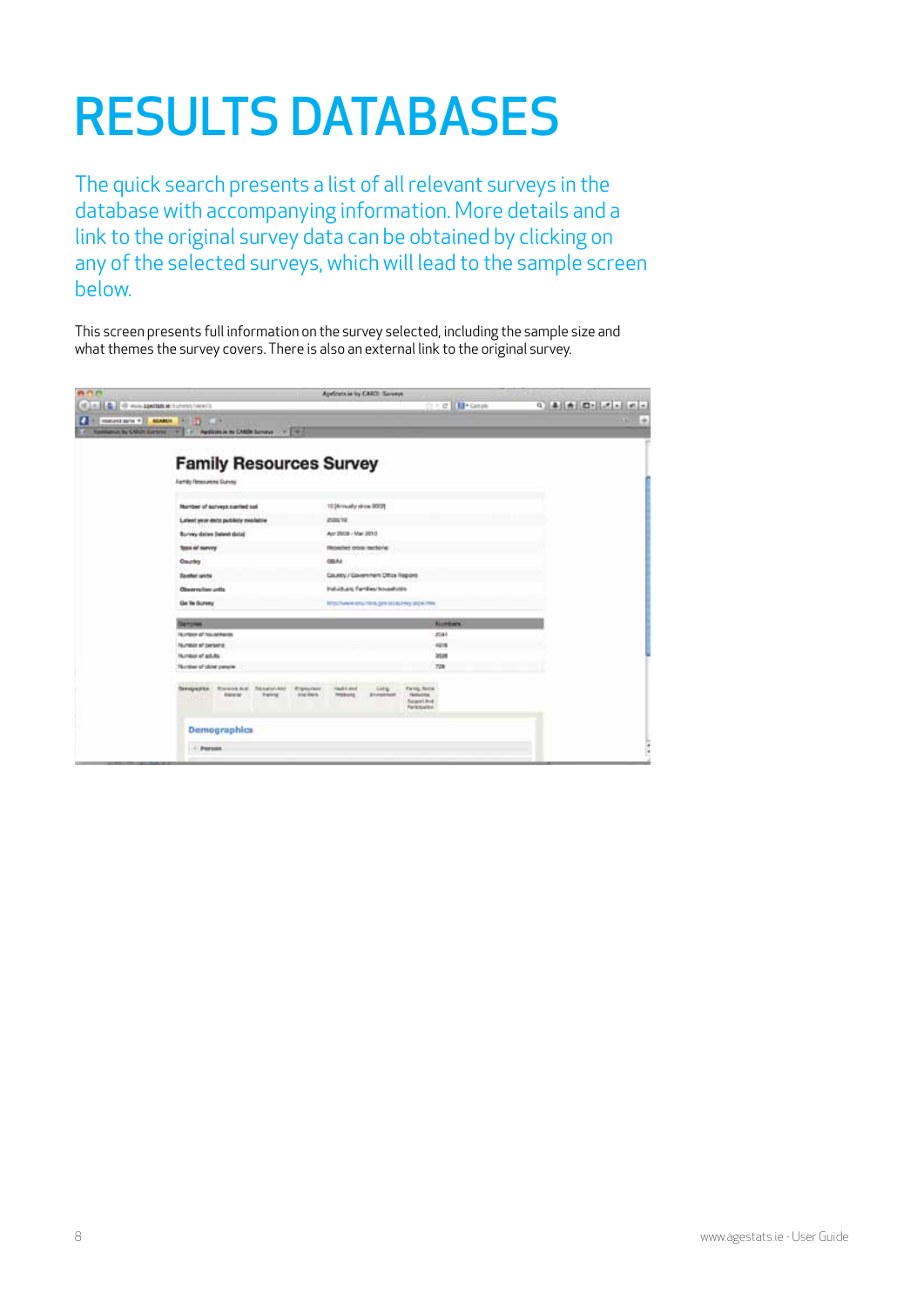## ADVANCED SEARCH

Under the "Search" tab on *www.agestats.ie*, it is possible to perform an advanced search. The advanced search is an easy way to filter down the amount of surveys that you want returned. The search filters are all combined so that it only returns the surveys that match all the criteria you have chosen. In addition to selecting the jurisdiction, users can also select the groups of older people for which data is available, and further filter searches by main theme, sub theme and measure. As an example, users can select "Health and wellbeing" as a main theme, "Care planning" as a sub theme and "Did care planning discussions with doctor or nurse help improve how you manage your health problem?" as a measure. This will return just one survey in the results. See the screen capture below as an example of using the advanced search function.

| ALL ELECTRIC IN THE AMERICAN DISTRICT                     |                                                                                                                | Apditate is by CARD: Surveys                                                                                                                                        | <b>中下語 国</b> *Skoph                                                                                                                              | 9.1410101111 |
|-----------------------------------------------------------|----------------------------------------------------------------------------------------------------------------|---------------------------------------------------------------------------------------------------------------------------------------------------------------------|--------------------------------------------------------------------------------------------------------------------------------------------------|--------------|
| <b>V EGANCH</b><br>poca's<br>Aprileitain in CARDI Service | <b>TIME-LIP</b><br>m                                                                                           |                                                                                                                                                                     |                                                                                                                                                  |              |
|                                                           | Search the CARDI Database Project                                                                              |                                                                                                                                                                     |                                                                                                                                                  |              |
|                                                           | Hide search aprices                                                                                            |                                                                                                                                                                     |                                                                                                                                                  |              |
|                                                           | <b>Quick Swarth</b><br>Advanced Swedh<br>Jurisdiction                                                          | Compare groups of older people                                                                                                                                      |                                                                                                                                                  |              |
|                                                           | C Hartflarn Instant<br>D. Republic at Insland<br>W. Built                                                      | [] Ability to compare YP (19/18-64) versus OP (65+)<br>[2] Albility for compare OPS (50-64) versus 0P2 (65-84)<br>D. AMIly to compare OP1 (30-84) versus OF3 (33+). |                                                                                                                                                  |              |
|                                                           | <b>Areas of Interest</b>                                                                                       | Li Abilitorità comparti OFZ (65-84) versus DF3 (85+)                                                                                                                |                                                                                                                                                  |              |
|                                                           | Main themes<br>Finally First Hielbare g.                                                                       | Sub themes<br><b>Cars Flamma</b>                                                                                                                                    | <b>Measures</b><br>Did Care Planning Discussions<br>Wiltry Deschor Dr Harme Herip-<br><b>IROFONE POW YOU MANUSE TRUT</b><br>ust n. Papiguarn.    | $\sim$       |
|                                                           | Citch to wouldn't frame selection.<br>Selecting a new theme will chear all<br>CUTRIS LULITIE THIS and WHEELTHS | Citib to enable sub-theme<br>eriection. Spieding a new<br>particle for visit charged current<br><b><i><u>Publishers &amp;</u></i></b>                               |                                                                                                                                                  |              |
|                                                           | <b>Do Search</b>                                                                                               |                                                                                                                                                                     |                                                                                                                                                  |              |
|                                                           | Using the advanced search                                                                                      |                                                                                                                                                                     |                                                                                                                                                  |              |
|                                                           | it only returns the surveys that match all the onlines you have choose.                                        |                                                                                                                                                                     | The advanced search is an casy way to filter down the amount of surveys that you want returned. The search filters are all combined as that      |              |
|                                                           |                                                                                                                | you add the additional filter Ability to compare CIPI (50 64) yorous CIP2 (65 84) your search will now return 10 results.                                           | For deartole, photosing Junsdictions Northern Instand and Ability to cerricate YP (19615-84) versus CP (854) of influes 12 results, Heartyes, F. |              |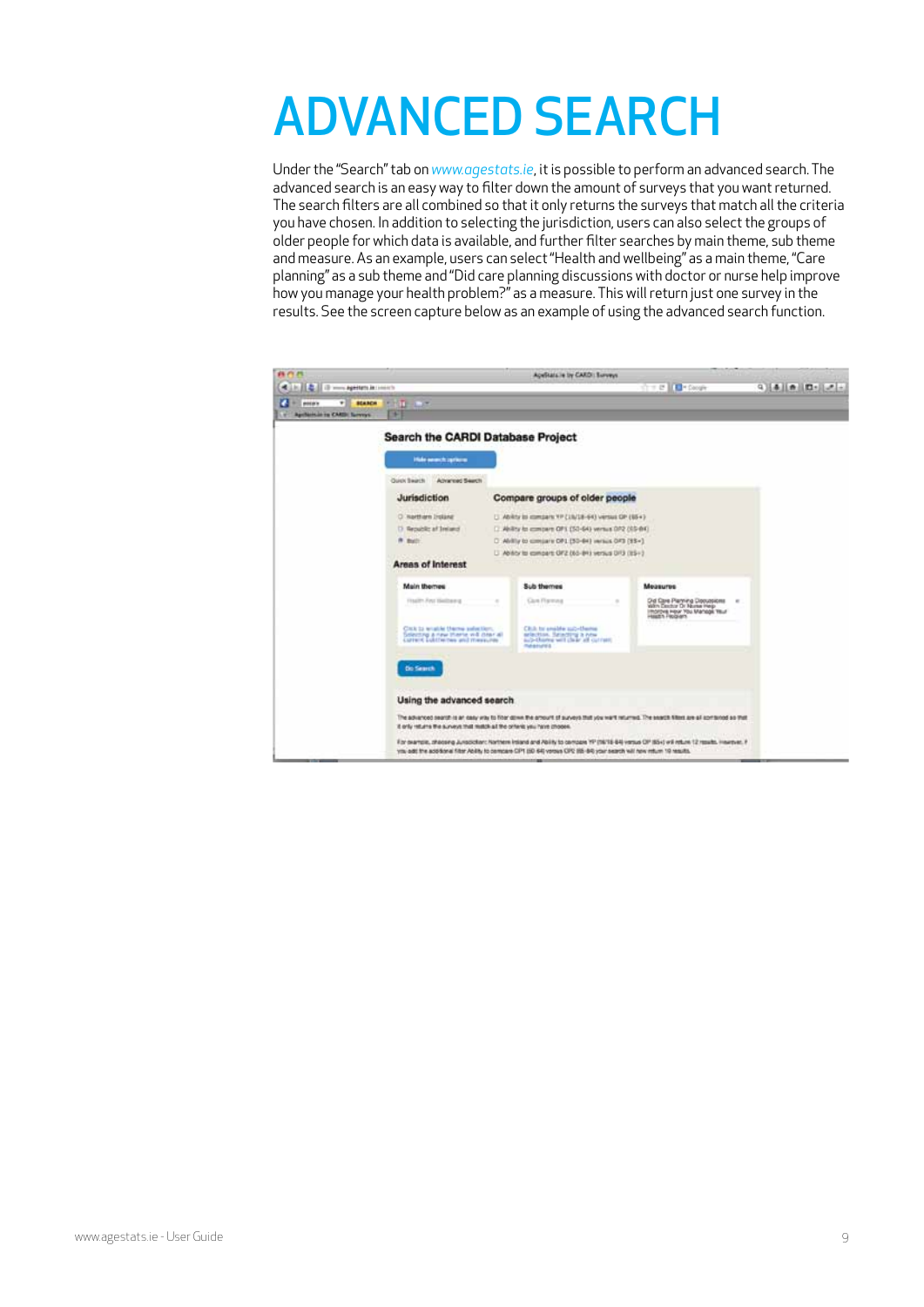## MULTIPLE THEME SEARCH

The advanced search also allows users to search across multiple themes, sub-themes and measures from a single query. The order in which themes and sub-themes is entered is very important.

|                          | There are several steps to a multiple theme search:                                                                                                                                                                                                                                                      |
|--------------------------|----------------------------------------------------------------------------------------------------------------------------------------------------------------------------------------------------------------------------------------------------------------------------------------------------------|
| $\mathbf{1}$             | You must start by choosing all the themes you are interested in. You can change your<br>themes once you have selected them. However, this will mean that any sub-themes or<br>measures you have chosen will be removed from the query and you will have to reselect<br>them.                             |
| $\overline{2}$           | Your sub-themes dropdown will now display all the sub-themes related to the themes<br>selected in the previous step. You may have a lot of sub-themes here. You can scroll down<br>the list or if you start typing then the list will be limited to entries that match what you<br>have started to type. |
| $\overline{\mathcal{L}}$ | Once you have selected a sub-theme you will be able to select a measure. However, once<br>you select a measure your sub-theme selection will be locked. Unlocking and changing<br>your sub-theme selection will mean that your selected measures will disappear.                                         |
| $\overline{4}$           | Any measures within your selected themes and sub-themes will appear in a dropdown.<br>You may have a lot of measures here. You can scroll down the list or if you start typing<br>then the list will be limited to entries that match what you have started to type.                                     |

For further information on using *www.agestats.ie,* please contact *agestats@cardi.ie*.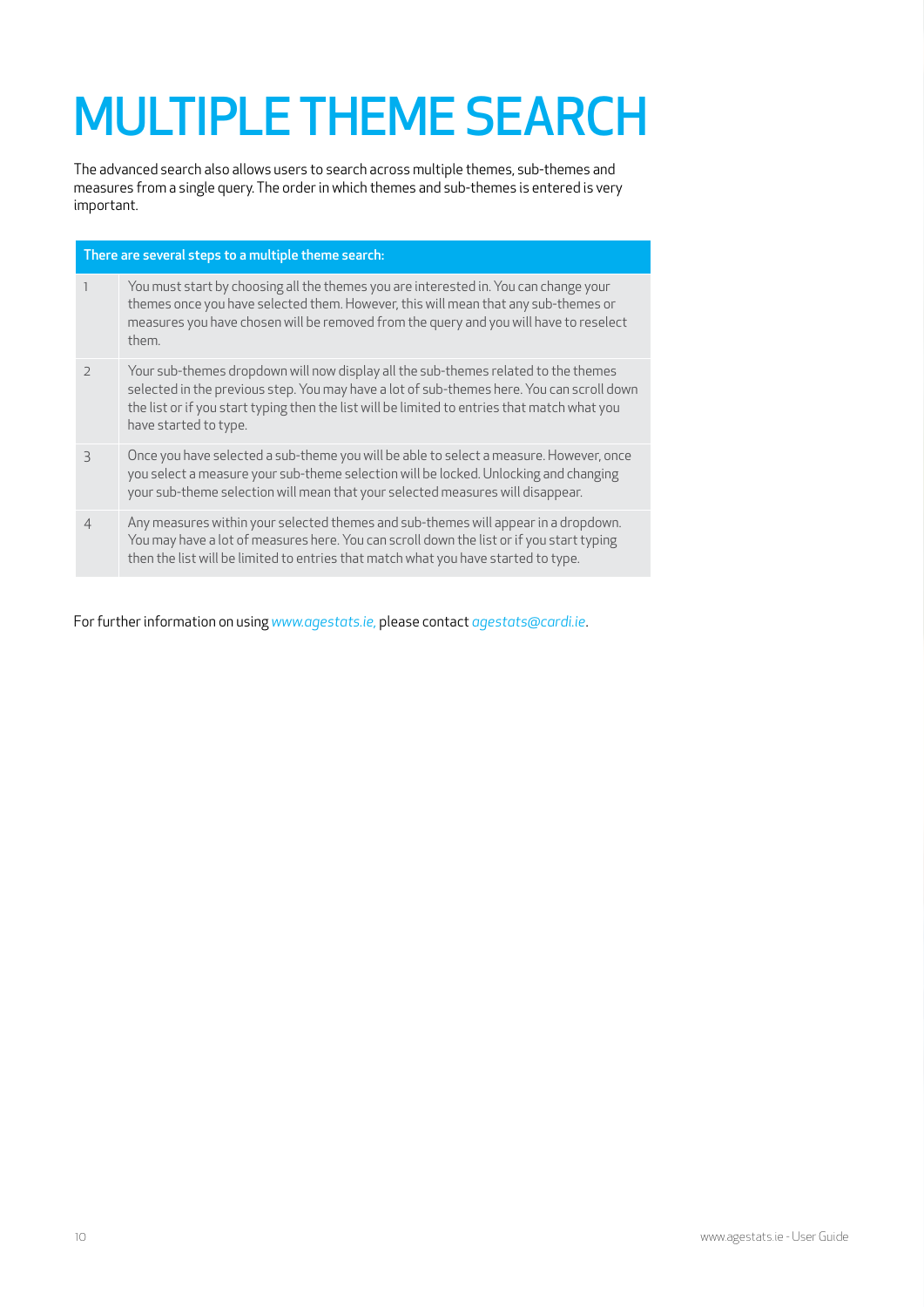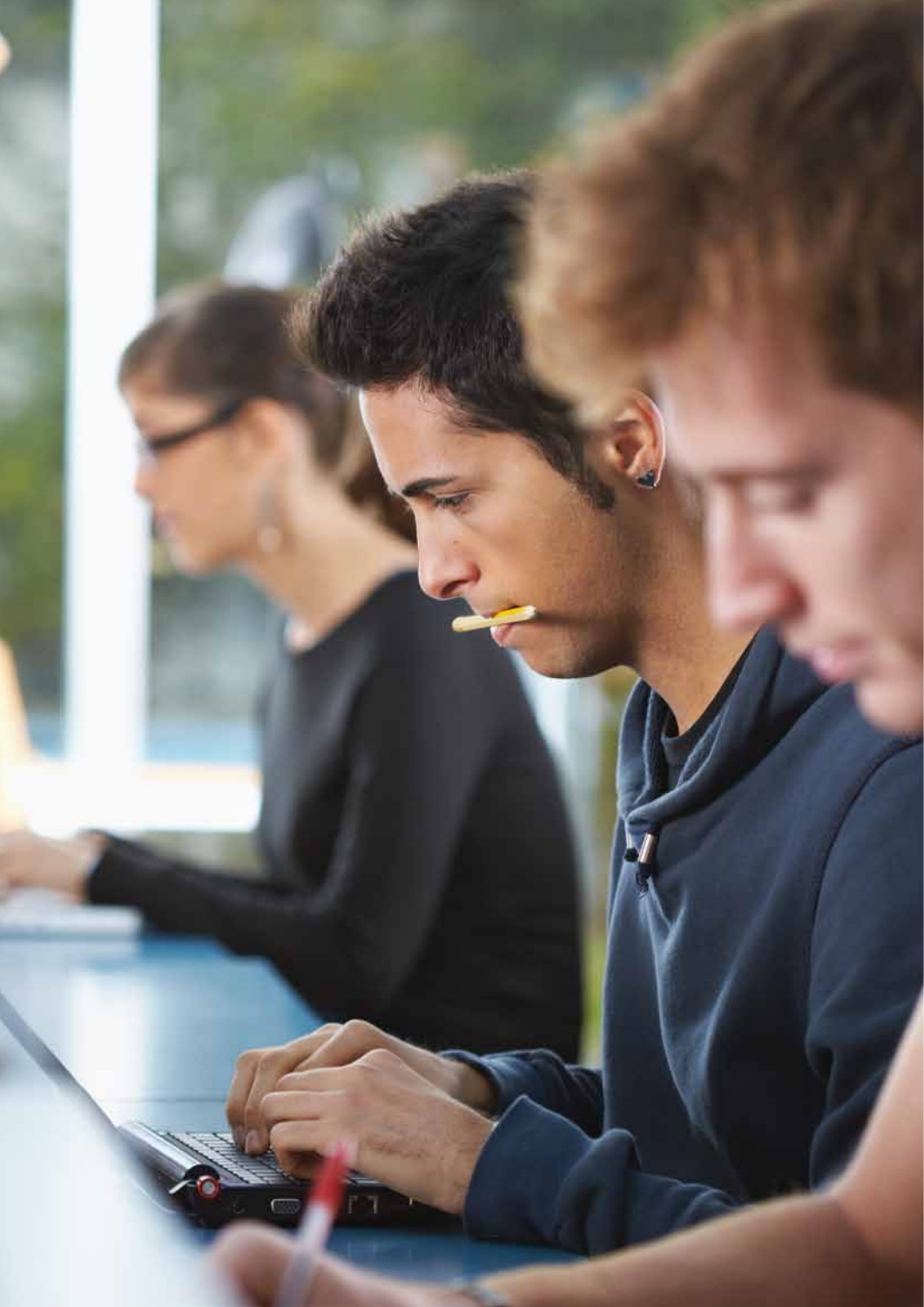### APPENDIX **BACKGROUND TO WWW.AGESTATS.IE**

Every year, government, research and academic institutions and other public or private organisations in the North and South of Ireland conduct a large number of separate surveys capturing a wide range of social, economic and other data.

Much of these data are now easily available from *Irish Social Science Data Archive (ISSDA)*  in the Republic or from *Economic and Social Data Service (ESDS)* archive at the University of Essex. While the datasets are well-documented, a researcher interested in carrying out a comparative analysis of some aspect of older people's lives in the North and the South must trawl through the documentation of each survey to ascertain what information is available and for what level of analysis, i.e. the individual, the benefit unit/family or household.

The purpose of *www.agestats.ie* is to provide a summary of the topic areas and measures covered and the level of analysis in each of 31 selected surveys – 15 in the South and 16 in the North. The aim of this unified database is to encourage secondary data analysis across the border. The selected datasets do not form an exhaustive list but were chosen to give the best possible mix across topic areas and measures.

Researchers should be under no illusion about the difficulties of carrying out comparative research on the island of Ireland. Although, as can be seen from this unified database, there are a mass of data available on both sides of the border, very few are directly comparable. Few of the questions on identical topics are the same in North and South even in relation to the data collection exercises initiated by the European Union. The wording is invariably slightly different. Similarly, the unit of analysis – individual, benefit unit or household – also differ between the two jurisdictions. Greater cooperation between the Northern Ireland Statistics and Research Agency (NISRA) and the Central Statistics Office (CSO) in the design of questionnaires could lead to a far greater harmonisation of standard questions and agreement over the unit of analysis.

### **Choice of topic areas**

The first issue in compiling a unified dataset concerns the topic areas (or themes) that are likely to be of interest to the potential researcher. Should the selection be based upon some well-developed theoretical perspective such as living standards, well-being, life course approach or happiness, or should it be based on an expert view of what topics are likely to be of interest to the comparative researcher? We started compiling the topics from a living standard's perspective, but found that this was too narrow and we therefore developed, with the help of CARDI, an ad hoc list of topics which we considered would be of interest and utility to researchers in Ireland, North and South. We started with some main themes, divided these into sub-themes and then looked at specific measures.

### **Number of themes/sub-themes**

Choosing which themes, sub-themes and measures to be included in this unified database was a challenging process. It is hoped the final eight themes chosen strikes the right balance between too much and too little information.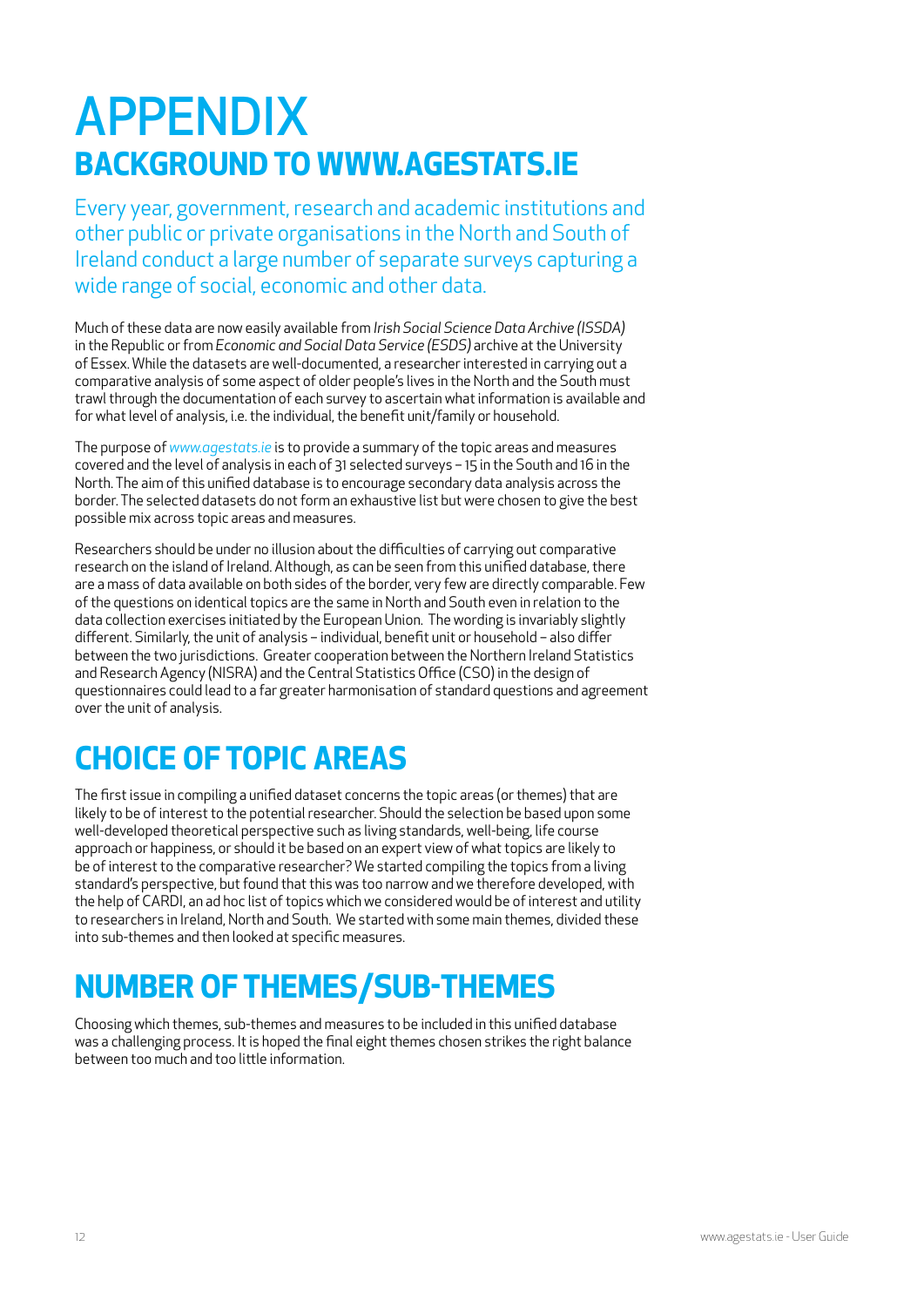- **Economic and Material**
- **Education and Training**
- **Employment and Work**
- **•**  Health and Well-being
- **•**  Living Environment
- **Political and Civic**
- **•**  Family, Social Networks, Support and Participation
- **•**  Values, Attitudes and Opinions

Each of these main themes was further divided into sub-themes and these in turn were divided into measures. We also included a section titled 'Demographics' to describe the main demographic variables included in the survey. To see an overview of the themes, sub themes and measures click here *www.agestats.ie/themes*

#### **Derived variables**

Many surveys contain a large number of derived variables. These are variables which are constructed from a combination of other variables by researchers to explore some particular hypothesis. For example, a researcher may be interested in all those households living in poverty. Now there are many different ways in which a household may be defined as living in poverty. The Republic of Ireland uses what is called a 'Consistent' poverty measure. This is currently defined as a household with an income below 60 per cent of the median income and who is deprived of two or more goods or services considered essential for a basic standard of living. To ascertain whether a household is in consistent poverty it is therefore necessary to combine variables on income and deprivation to produce a new derived variable called consistent poverty. The only derived variables which have been included in the unified database are those relating to poverty measures. Resources did not permit a more extensive coverage as this would involve gaining access and undertaking a systematic audit of existing versus derived variables in each dataset.

#### **Criteria for inclusion**

A number of criteria determined the choice of survey to be included in the unified database. First, we have included those surveys which have the best coverage of our selected themes for older people. We have not, for example, included any surveys which focus exclusively on children or young adults. We have also excluded surveys which have limited information on older people, for example the National Diet and Nutrition Survey or the Labour Force Survey in the North and the National Employment Survey of the Earnings, Hours Employment Costs Survey in the South, which focus primarily on people of working age or under 65 years of age.

Second, if the survey was periodic (e.g. repeated cross-sectional), we have included only the most recent survey for which the data are publically available. For example, the Continuous Household Survey (CHS) in Northern Ireland has been conducted annually since 1995/96 but we have included only data from 20011-2012 – the most recent survey for which the data are available. As different topic modules are included each year, it would have been a mammoth task to include every theme/sub-theme and measure in each survey. For those interested in the topics covered in precious years, they should consult the *NISRA website*. However, we have flagged up instances in the datasets where information relevant to the study of the lives of older people is available, e.g. special waves of the Eurobarometer surveys.

Third, we have included only those surveys conducted from 2009 onwards, unless we considered that the survey is a rich source of information on older people, in which case it has been included. Three surveys in the North and four surveys in the South have been included on this criterion. Examples for the North include Northern Ireland Health and Social Well-being Survey (2005/06) and the Poverty and Social Exclusion Survey (2002/03) and in the South, the National Disability Survey (2006) and the National Survey of Housing Quality (2001-2002).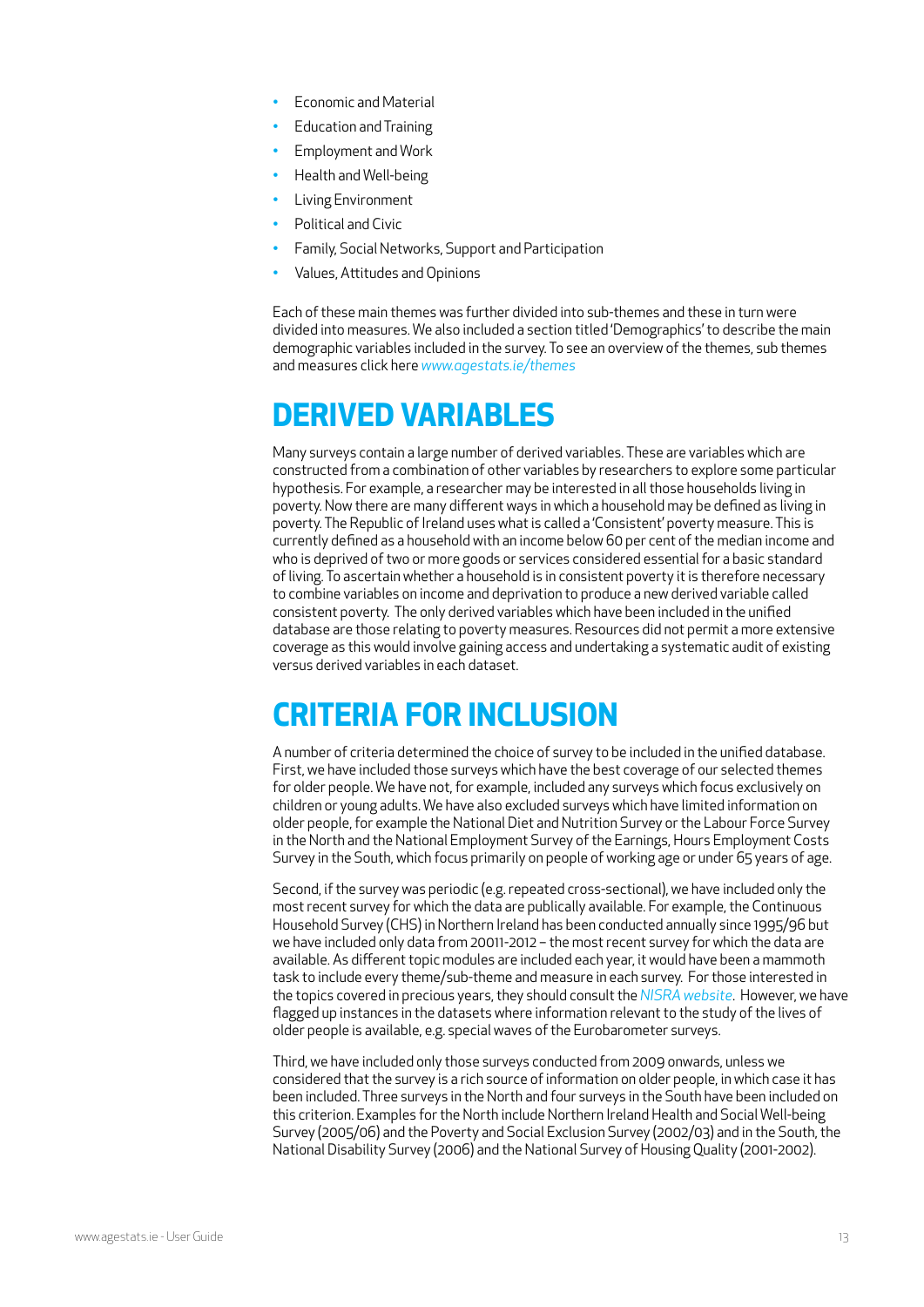### **The Datasets**

Based on these three criteria, the unified database contains 31 surveys in total - 16 from the North and 15 from the South.

#### **In Northern Ireland:**

- **•**  Census of Population of Northern Ireland
- **Continuous Household Survey**
- **Family Resources Survey**
- **Health Survey Northern Ireland**
- **European Values Survey**
- **Living Costs and Food Survey**
- **Northern Ireland Crime Survey**
- **•**  Northern Ireland Health and Social Well-being Survey
- **•**  Northern Ireland House Condition Survey
- **•**  Northern Ireland Life and Times Survey
- **•**  Northern Ireland Poverty and Social Exclusion Survey
- **•**  Northern Ireland Survey of Activity Limitation and Disability
- **Travel Survey Northern Ireland**
- **•**  Northern Ireland Household Panel Survey
- **Understanding Society**
- **•**  Ageism and Ageing in Northern Ireland

#### **In Republic of Ireland:**

- **•**  Census of Population of Republic of Ireland
- **Survey on Income and Living Conditions**
- **•**  Quarterly National Household Survey
- **National Disability Survey**
- **•**  Household Budget Survey
- **•**  Household Travel Survey
- **National Travel Survey**
- **National Survey of Housing Quality**
- **Survey of Lifestyle, Attitudes and Nutrition**
- The Irish Longitudinal study on Ageing
- Public Attitudes to Disability Survey
- **•**  Eurobarometer
- **European Values Study**
- Survey of Health, Ageing and Retirement in Europe
- **•**  Ageism and Ageing in the Republic of Ireland

It is anticipated that the Age Stats website *www.agestats.ie* will be updated annually to ensure that it stays up to date with the latest datasets across Ireland, North and South.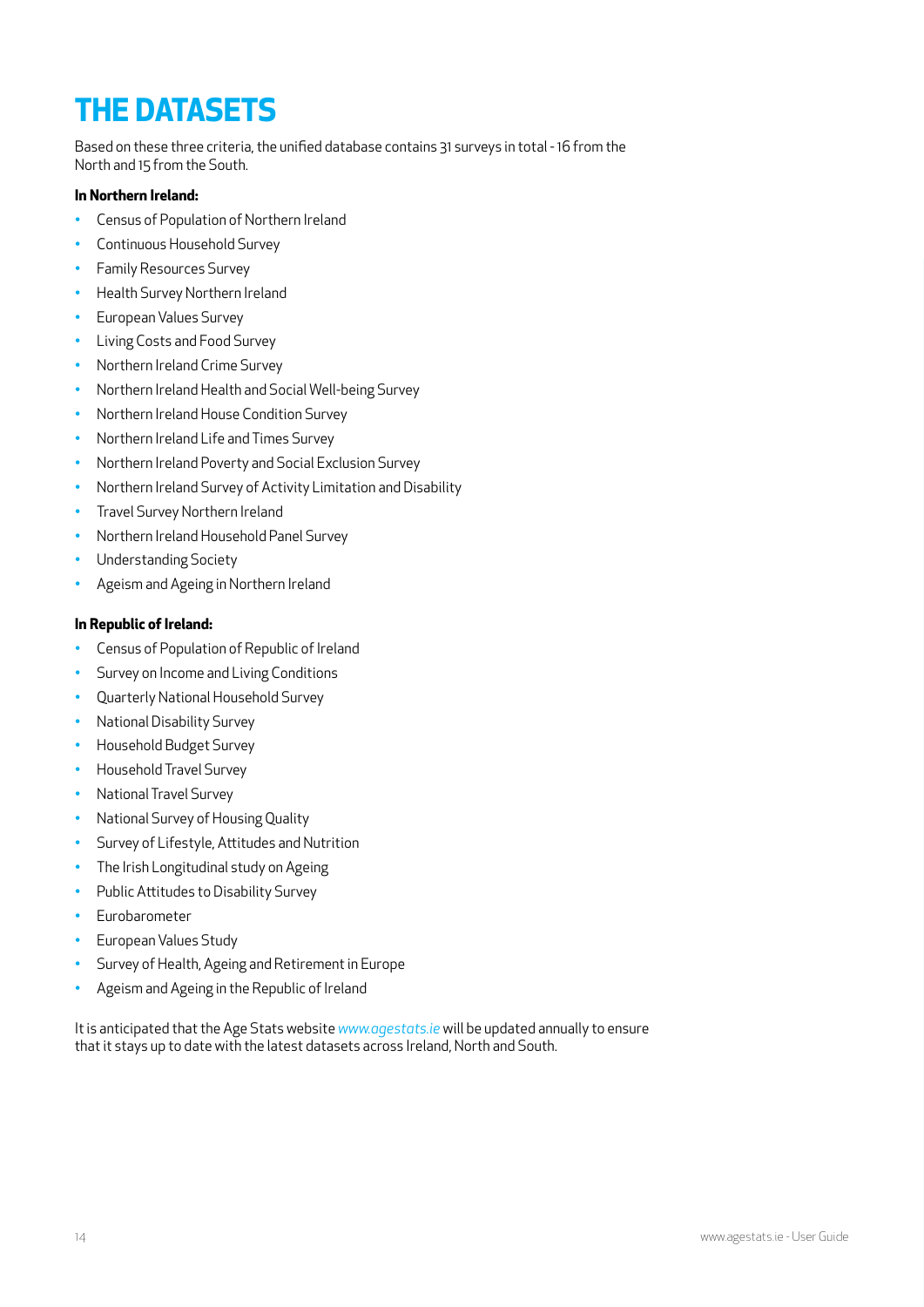## *31 surveys 9 themes*

*www.agestats.ie provides a unified database designed to facilitate secondary analysis of topics relating to ageing.*